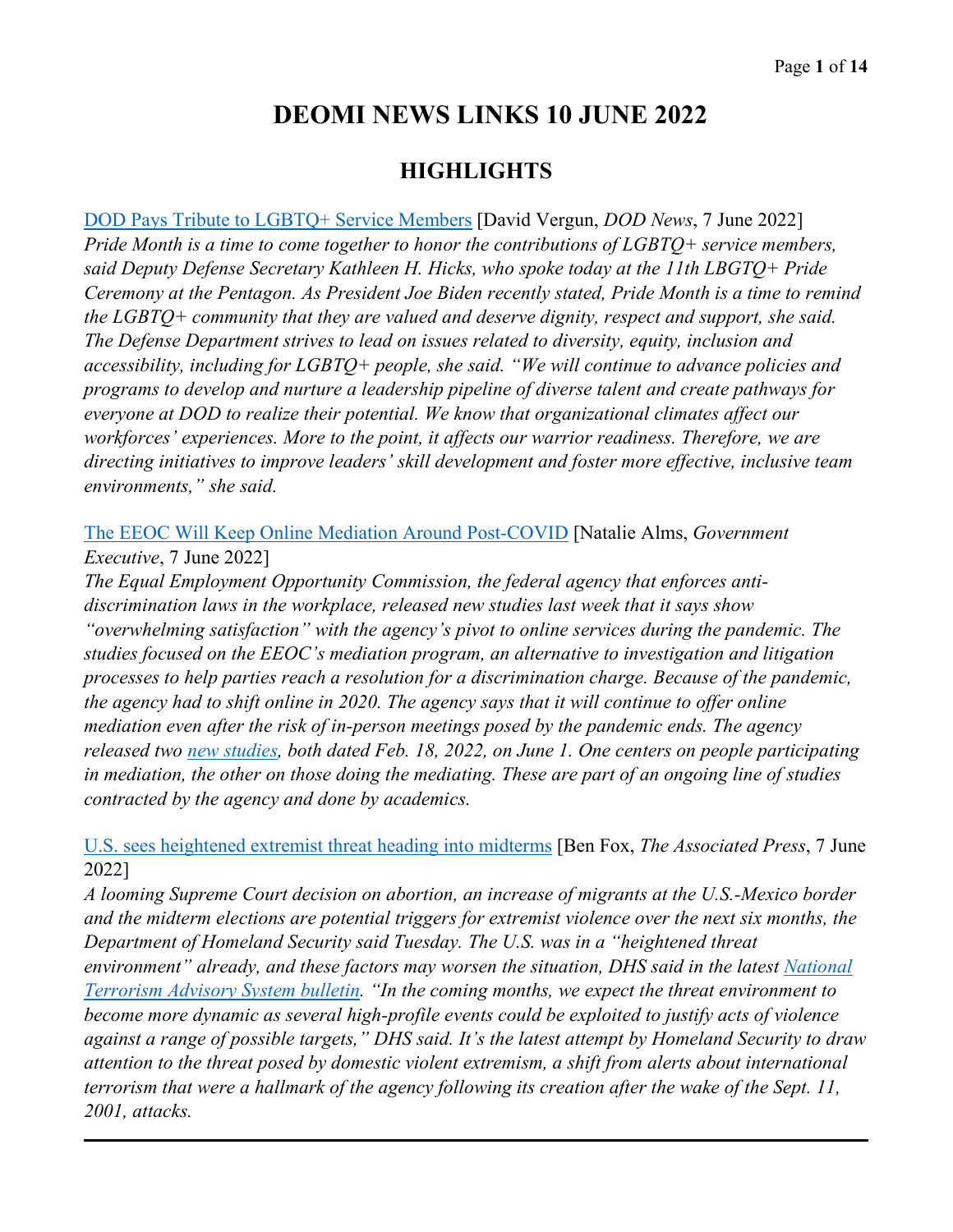#### **CULTURE**

[Army watchdog to review the new soldier experience to curb early separations](https://www.stripes.com/branches/army/2022-06-08/army-recruits-inspections-soldiers-separations-6274605.html) [Rose L. Thayer, *Stars and Stripes*, 8 June 2022]

*Investigators for the Army inspector general will spend the rest of the year reviewing the experience of the service's newest recruits and why some want to leave the military before their first enlistment ends. Teams began visiting 38 bases in March to inspect the new soldier experience, from recruits arriving at basic training to troops shipping out to their first duty assignment, Army officials said Monday. Nearly 30% of soldiers leave the Army within their first 36 months, according to a 2020 RAND Corp. report titled "Predicting 36-Month Attrition in the U.S. Military." By comparison, the Marines lose about 18.5%, according to the same report. Data analyzed in the report came from fiscal years 2002 through 2013. To prevent soldiers from dropping out of service, the report suggested the services "focus on recruits during their times of greatest risk," which for the Army begins to increase and outpace the other services at about the sixth month.* 

#### [The big LGBTQ+ wage gap problem](https://www.bbc.com/worklife/article/20220603-the-big-lgbtq-wage-gap-problem) [Megan Carnegie, *BBC News*, 9 June 2022]

*A decade after graduation, college-educated workers in the U.S. who self-identify as LGBTQ+ earn 22% less than their heterosexual cisgender counterparts, according to [preliminary findings](https://papers.ssrn.com/sol3/papers.cfm?abstract_id=4072893) published in the Social Science Research Network in April 2022. A year after graduation, the earnings gap was 12%—meaning the figure almost doubles within a decade, with a range of forces responsible for deepening the disparity over time. The overall picture a <u>number of studies</u> paint is that LGBTQ+ workers often, consciously or unconsciously, steer clear of some occupations and workplaces they perceive they may not fit into or won't be welcoming to them. LGBTQ+ men tend to pick femaledominated occupations [more frequently than other men.](https://journals.sagepub.com/doi/abs/10.2304/eerj.2010.9.2.177) Although not categorically connected with sexual orientation, this particular sample group said they avoided professions perceives to be masculine or macho, and sought out ones that are more female dominated, in the hope of finding a more comfortable work environment.* 

[Explicit coin with police logo concerns Black troopers](https://apnews.com/article/maryland-baltimore-race-and-ethnicity-racial-injustice-discrimination-1043a539a3f204fde493fcc01e5f72bb) [*The Associated Press*, 3 June 2022] *A challenge coin inscribed with the Maryland State Police logo along with graphic imagery and offensive language has some troopers concerned because they see it as a potential response to allegations of racial discrimination within the agency. The Baltimore Sun [reports](https://www.baltimoresun.com/news/crime/bs-md-cr-maryland-state-police-challenge-coin-black-troopers-20220602-yqv4ubjz6zanhbh7znurogrbnu-story.html) that photos of the coin obtained by the newspaper show the state police insignia with images of female anatomy and references to people being offended. Maryland State Police became aware of the coin in January and the agency is investigating its creation, including whether someone in the agency was involved with the coins' "design, manufacturing/purchase or sale," spokeswoman Elena Russo said in an email. Russo said the agency hasn't identified the person "responsible for this violation of Department policy" and urged anyone with information on who created it to contact internal affairs. Investigations of other coins have led to disciplinary or administrative actions, she said.* 

[How one Black leader sees trademarking Juneteenth as protection of Black culture](https://www.nbcnews.com/news/nbcblk/one-black-leader-sees-trademarking-juneteenth-protection-black-culture-rcna31749) [Claretta Bellamy, *NBC News*, 3 June 2022]

*There was a wave of anger from Black Twitter users last month when Walmart released its Juneteenththemed ice cream, with a flavor created by the New York-based company Balchem. Spotting a*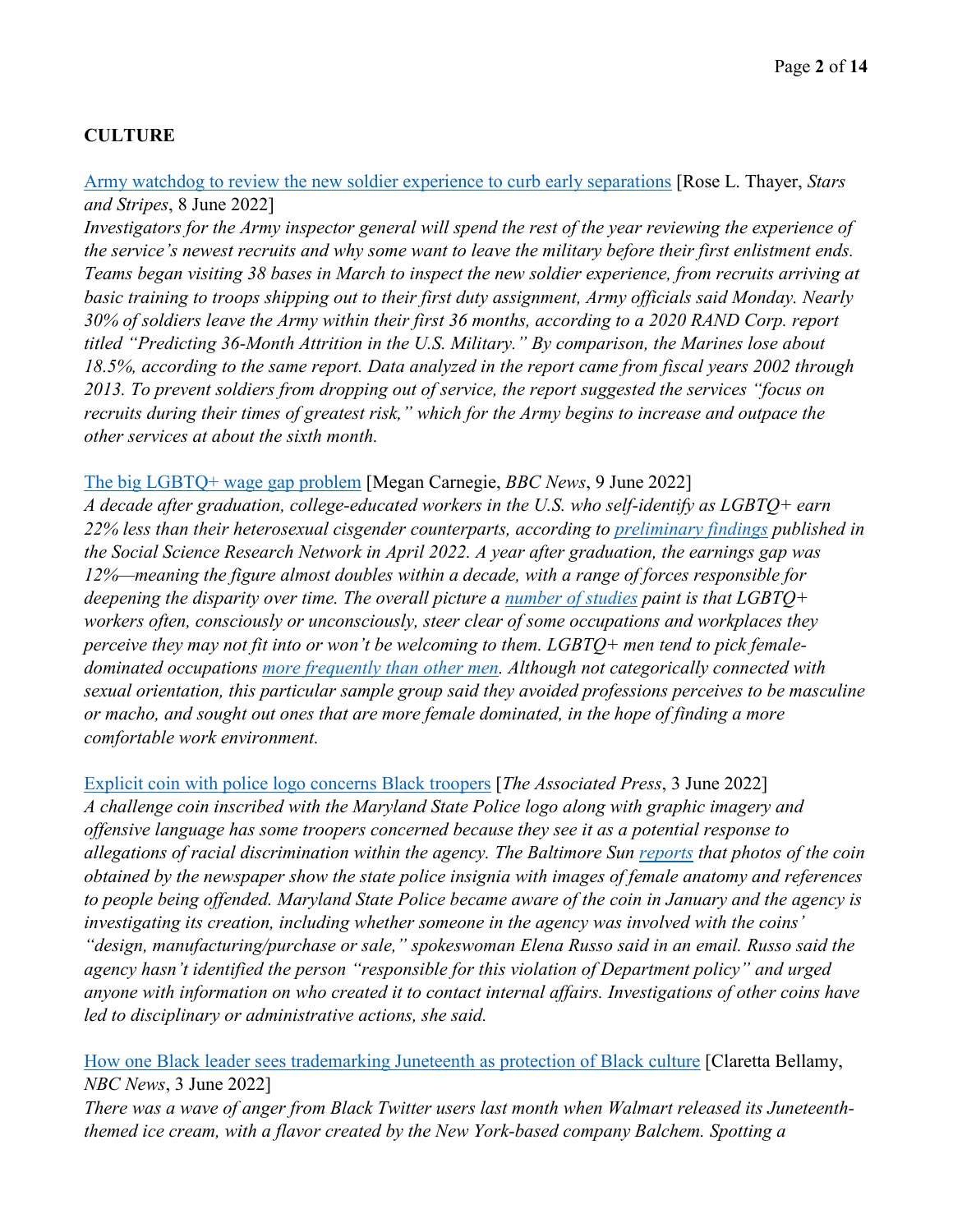*trademark symbol for Juneteenth on the product's label, many on social media criticized both companies for trying to capitalize off Black culture. But what got missed in the uproar was a simple fact: Someone else had claimed the term before any of the major companies could. That person was Mario Bowler Sr., an assistant director at his alma mater, Lincoln University, a historically Black university in Pennsylvania. When Biden declared Juneteenth a national holiday last year, Bowler said one of his first thoughts was that the holiday would be exploited by those taking advantage of it with "ill intention," which led him to apply for a trademark.* 

[Meet the South Carolina native who created the transgender pride flag](https://www.thestate.com/news/local/article262208002.html) [Holly Poag, *The State (Columbia, S.C.)*, 7 June 2022]

*Monica Helms dabbled with dressing as a woman in the secrecy of her own room while serving as a crew member on the USS Francis Scott Key submarine in Charleston in the 1970s—and she was almost caught by her superiors. Two decades later, Helms created the renowned Transgender Pride Flag in 1999. The road to boldly expressing her creativity and love for the transgender community was arduous. Born in Sumter in 1951, Helms prayed to God when she was 5 years old to make her a girl. While serving in the U.S. Navy and stationed in San Francisco in 1976, she went out in public for the first time dressed as a woman. "I was very quiet about it, of course, obviously. It felt natural," Helms said. The United States military counted "homosexual acts" as grounds for discharge in the 1970s. Helms left the U.S. Navy in 1978. Throughout the '90s, Helms was encouraged by Mike Page, the creator of the bisexual Pride Flag, to create a transgender pride flag. She first flew it in 2000 in a Pride Parade in Phoenix.* 

[\[REPRINT\]](https://www.stripes.com/veterans/2022-06-07/navy-veteran-transgender-pride-flag-6263398.html)

[A newly issued U.S. quarter celebrates Cherokee leader Wilma Mankiller](https://www.cnn.com/2022/06/06/us/wilma-mankiller-us-quarter-cherokee-chief-cec/index.html) [Harmeet Kaur, *CNN*, 6 June 2022]

*A new quarter released on Monday celebrates a legendary figure who spent her life advocating for Indigenous people. Wilma Mankiller, the first female principal chief of the Cherokee Nation, is the third woman to be honored as part of the U.S. Mint's "American Women Quarters Program." The "tails" side of the coin depicts Mankiller in a traditional shawl looking to the future, with the seven-point star of the Cherokee Nation at her side. The "heads" side still depicts George Washington—but in a portrait designed by the late sculptor Laura Gardin Fraser. At an event commemorating the release of the quarter on Monday, Cherokee Nation Principal Chief Chuck Hoskin Jr. spoke about the legacy of the tribe's former leader.*

[Space Force clarifies nail polish and lipstick policy](https://www.militarytimes.com/off-duty/military-culture/2022/06/06/space-force-clarifies-nail-polish-and-lipstick-policy/) [Sarah Sicard, *Military Times*, 6 June 2022] *On May 23, the Air Force put out a [memorandum](https://static.e-publishing.af.mil/production/1/ussf/publication/spfgm2022-36-01/spfgm2022-36-01.pdf) establishing Space Force Dress and Appearance Standards, which included a graphic about its nail polish and lipstick policies. The image, which shows a diverse array of skin tones sporting various shades of nail polish and lipsticks, left service members questioning how the policy would be enforced. Users on the popular Facebook group Air Force amn/nco/snco took to the comment section on the image to voice their concerns. "Are we really still segregating colors based on skin color or vice versa?" asked user Michael Campbell. However, it seems the graphic is more or less a guide for commands to use. All the colors worn by the models are available to Guardians with any skin tone. The new policy establishes that a majority of colors shown, close to or within reason, can be worn by female Guardians.*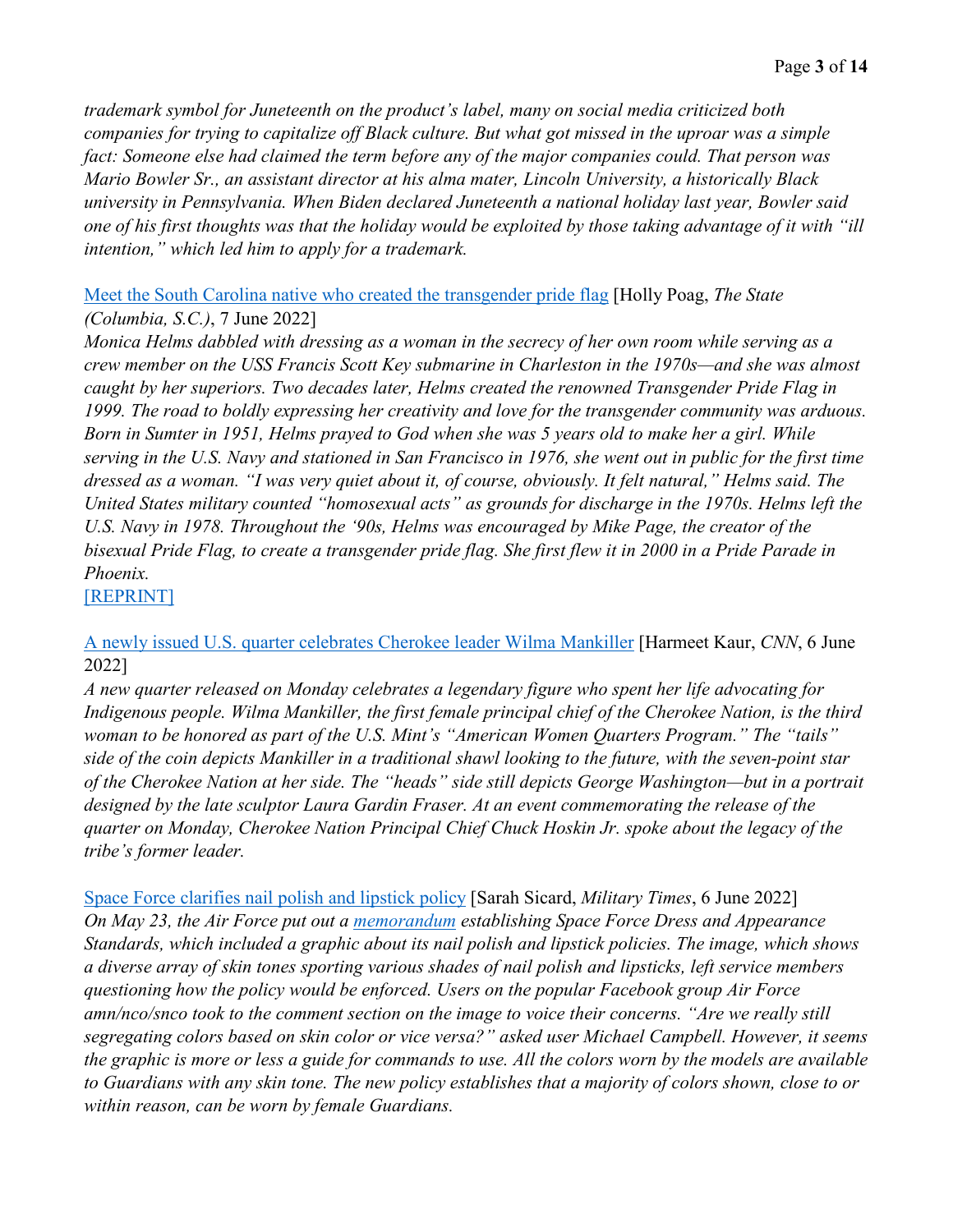[Tampa Bay Rays players' decision not to wear Pride jerseys stirs up fans](https://www.npr.org/2022/06/06/1103303679/tampa-bay-rays-rainbow-logo-pride-night) [Elizabeth Blair, *NPR*, 6 June 2022]

*It was supposed to be a show of unity in support of the LGBTQ+ community. For Pride Night at Tropicana Field, the Tampa Bay Rays wore special jerseys and caps sporting the rainbow-colored logo. Jason Adam [and others] "peeled off" the logo and wore the team's standard cap, according to Tampa Bay Times writer Marc Topkin. Adam told Topkin that, while they respected the team's decision to show its support of the LGBTQ+ community, they opted out for religious reasons. "A lot of it comes down to faith, to like a faith-based decision," Adam said. "So it's a hard decision. Because ultimately we all said*  what we want is them to know that all are welcome and loved here." But, he continued, "When we put it *on our bodies, I think a lot of guys decided that it's just a lifestyle that maybe—not that they look down on anybody or think differently—it's just that maybe we don't want to encourage it if we believe in Jesus, who's encouraged us to live a lifestyle that would abstain from that behavior, just like (Jesus) encourages me as a heterosexual male to abstain from sex outside of the confines of marriage."*  [\[SEE ALSO\]](https://www.usatoday.com/story/sports/mlb/2022/06/06/bryan-ruby-rays-players-pride-night-remarks-sad-and-infuriating/7529979001/?gnt-cfr=1)

[Why Marvel has struck gold with Muslim superhero Ms Marvel](https://www.bbc.com/culture/article/20220607-why-marvel-has-struck-gold-with-muslim-superhero-ms-marvel) [Mohammad Zaheer, *BBC Culture*, 7 June 2022]

*In 2013, when Marvel announced that they were reimagining the comic book character of Ms Marvel originally a blonde superpowered military hero—as a Muslim Pakistani-U.S. teenager called Kamala Khan, it was considered a controversial and risky proposition. Comic books, for the most part, have traditionally been male-dominated and White-centric—something Kamala was the antithesis of. Other attempts to diversify characters, such as creating a biracial Spiderman, had attracted backlash from some very vocal quarters of the fandom. In 2017, Marvel's vice president of sales stated that feedback from retailers indicated that readers were being alienated by the push for diversity. "What we heard was that people didn't want any more diversity," he said. "They didn't want female characters out there. That's what we heard, whether we believe that or not."* 

[Yellowstone to rename peak honoring massacre leader to "First People's Mountain"](https://thehill.com/changing-america/respect/equality/3518911-yellowstone-to-rename-peak-honoring-massacre-leader-to-first-peoples-mountain/) [Adam Barnes, *The Hill*, 10 June 2022]

*Yellowstone National Park announced Thursday it changed the name of Mount Doane to First People's Mountain as part of a larger effort to remove offensive place names in national parks. The announcement follows a unanimous vote by the U.S. Board on Geographic Names to rename the 10,551 foot peak originally honoring the explorer and massacre leader Gustavus Doane. A [statement from the](https://www.nps.gov/yell/learn/news/22022.htm)  [National Park Service](https://www.nps.gov/yell/learn/news/22022.htm) said the name change resulted from research showing Doane led the 1870 Marias Massacre where at least 173 American Indians, including children and the elderly, were killed. The attack was carried out in response to the alleged murder of a White fur trader. Yellowstone said it reached out to all 27 tribes associated with the park and received no opposition to the name change. U.S. Interior Secretary Deb Haaland announced in November the agency would create a process to review and replace derogatory place names on federal lands.* 

#### **DISCRIMINATION**

[Deaf job applicant wins \\$225K settlement over discrimination](https://apnews.com/article/technology-portland-oregon-business-discrimination-d56839e69da1c104aae7b63229fe9ec3) [*The Associated Press*, 8 June 2022] *A Portland, Oregon, software company and its staffing agency will each pay \$112,500 to a deaf job applicant who said they refused to hire him because he requested a sign-language interpreter at a group*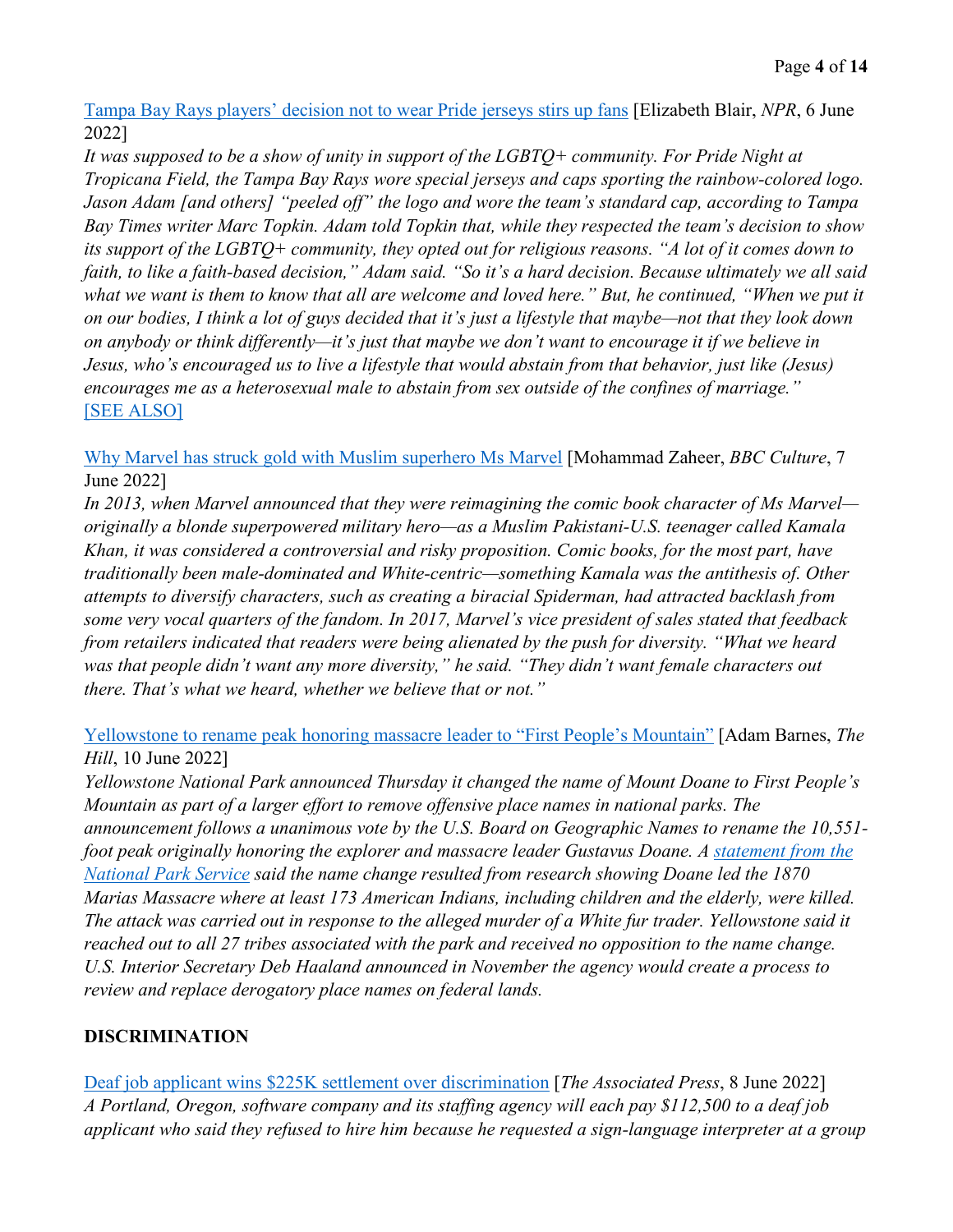*job interview. The U.S. Equal Employment Opportunity Commission sued the firms last year on behalf of Indigo Matthew, a Portland man who applied to work as a product and pricing analyst in 2018, The Oregonian/OregonLive reported. The EEOC alleged that Matthew passed an initial screening and requested an American Sign Language interpreter for a group interview at Viewpoint. The firms refused to pay for the interpreter, according to the EEOC, because they "erroneously assumed that Matthew would need a fulltime interpreter if he was hired for the analyst position."* 

#### [New policy keeps HIV-positive troops deployable, bars involuntary separation in some cases](https://www.militarytimes.com/news/pentagon-congress/2022/06/07/new-policy-keeps-hiv-positive-troops-deployable-bars-involuntary-separation-in-some-cases/) [Meghann Myers, *Military Times*, 7 June 2022]

*A new Defense Department [policy](https://media.defense.gov/2022/Jun/07/2003013398/-1/-1/1/POLICY-REGARDING-HUMAN-IMMUNODEFICIENCY-VIRUS-POSITIVE-PERSONNEL-WITHIN-THE-ARMED-FORCES.PDF) allows HIV-positive service members with an undetectable viral load to not only stay in uniform, but remain deployable. New guidance laid out in a memo released Tuesday reverses a previous policy that allowed commanders to involuntarily separate troops with HIV, prevent them from deploying—which can result in a discharge on its own—and prevent enlisted troops from attending officer candidate school and earning a commission. The update comes as DOD has been party to multiple recent lawsuits having to do with HIV and military service. In April, a federal judge in Virginia ruled that the services can't discharge or prevent the commissioning of current service members based solely on HIV status.* 

[Starbucks notches legal win in battle against union organizers](https://www.npr.org/2022/06/09/1103962739/starbucks-notches-legal-win-in-battle-against-union-organizers) [Jacqueline Ganun, *NPR*, 9 June 2022] *A federal judge has ruled that Starbucks did not have to reinstate or give accommodations to three employees who claim they were retaliated against for organizing a union. At a store in Phoenix, three employees who were advocating for a union say they were wrongfully dismissed. They claim they were forced out through intentional scheduling obstacles or denied accommodations through the Americans with Disabilities Act and put on leave. The National Labor Relations Board had asked a court to compel Starbucks to reinstate the workers and give ADA accommodations to one of them. The court on Wednesday ruled that Starbucks did not immediately have to rehire two of the employees. The third has returned to work at the store, but has not received accommodations, according to a shift supervisor. The case isn't over yet—it will be heard by an NLRB judge on June 14. Injunctions are meant to give temporary relief to workers who have to wait for their cases to be heard in court, a process that can take months.* 

[State pays \\$395K to settle prison discrimination lawsuit](https://apnews.com/article/maine-lawsuits-business-discrimination-04d07195e18b31f9750cb0fc7812d772) [*The Associated Press*, 8 June 2022] *The state [Maine] is paying \$395,000 to a former corrections officer to settle her claims of harassment and discrimination. Autumn Dinsmore resigned as a corrections officer this month as part of the settlement of her lawsuit filed last year. There was no admission of wrongdoing by the Maine Department of Corrections. Dinsmore worked at the Maine State Prison and Bolduc Correctional Facility. In her federal lawsuit, she said the department created a hostile work environment because of her gender and sexual orientation and that she endured sexual harassment. The lawsuit said Dinsmore was subjected to sexual overtures by male co-workers who asked her to send nude photos and who sent nude photos of themselves via Snapchat. Male co-workers also told her female corrections officers were unfit for prison work because of an assumption they would have relationships with male prisoners.* 

#### **DIVERSITY**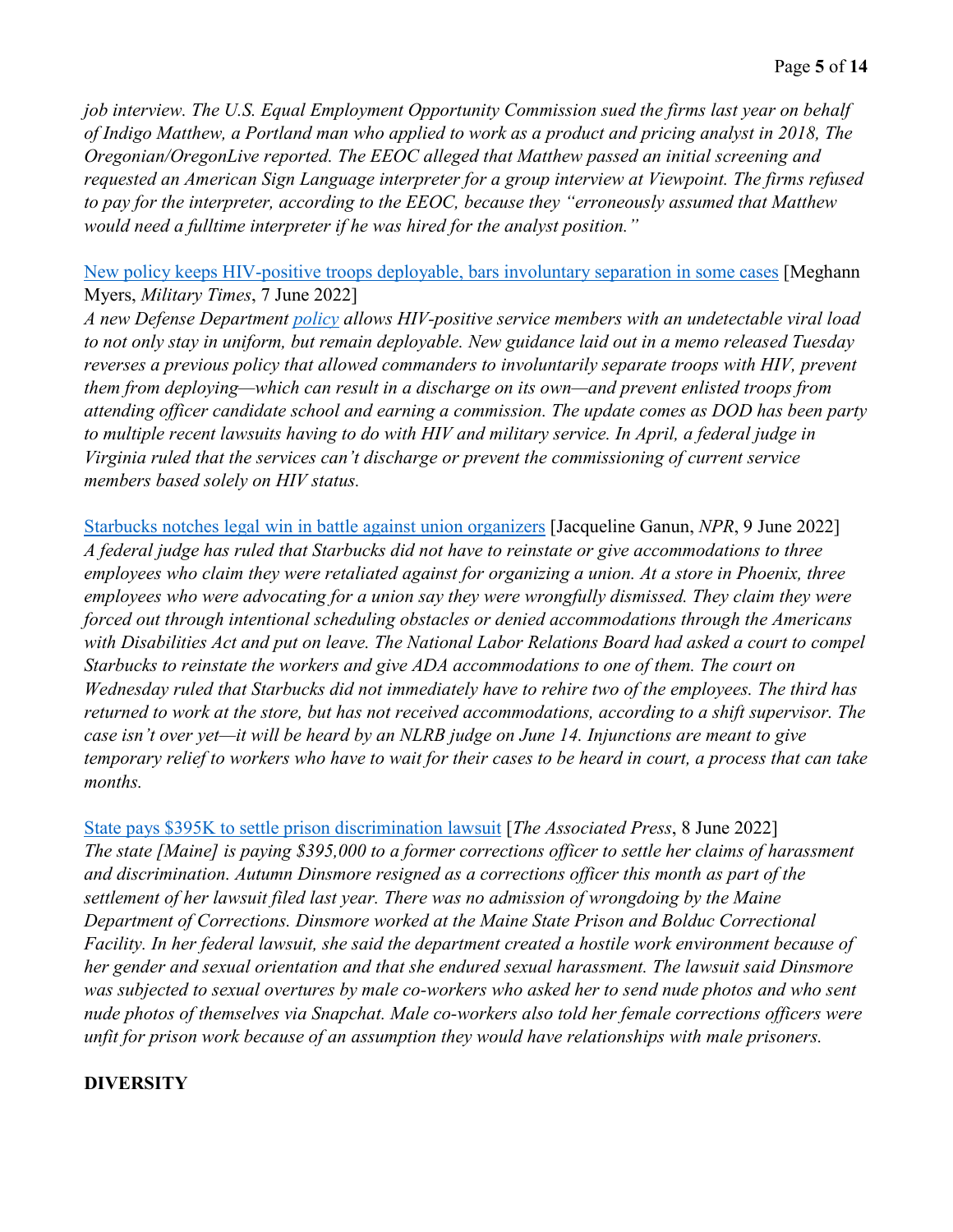[Carolina Panthers' Justine Lindsay on Being the NFL's First Openly Transgender Cheerleader](https://people.com/sports/carolina-panthers-sign-the-nfls-first-transgender-cheerleader-justine-lindsay/) [Lindsay Kimble, *People*, 6 June 2022]

*Justine Lindsay is ready for the Carolina Panthers to have a strong season—and for football fans to see a Black transgender woman shine. Back in March, Lindsay first announced that she'd been signed to the Carolina Panthers TopCats "as the first Transgender female." In a new interview with BuzzFeed News, Lindsay, 29, said that no one outside of her family knew she was transgender—even her best friend until she shared the TopCats news. She made the decision knowing that "whatever reaction I get from everyone, it does not matter." The squad's director, Chandalae Lanouette, told BuzzFeed that Lindsay had disclosed that she is transgender on her application, but that all that mattered when forming the team was the cheerleader's incredible talent.*

[Rich Strike highlights horse racing's lack of diversity](https://apnews.com/article/kentucky-derby-entertainment-sports-jerry-dixon-race-and-ethnicity-74b17361d55d8b72b7b66a3f48b8e235) [Gary B. Graves, *The Associated Press*, 9 June 2022]

*When Rich Strike bolted into horse racing's spotlight in a little over two minutes with his Kentucky Derby upset victory, he shared the stage with his handler, who has long toiled in the shadows constantly tending to the champion colt. Rich Strike's attention stems for winning as a nearly 81-1 long shot, but groom Jerry Dixon Jr.'s new-found recognition comes from being one of few Black horsemen left in the sport once dominated by people who look like him. "I totally understand it because I was looking at something about the Derby and I saw how there were Blacks in the beginning," said Dixon, 31 and a fourth-generation horseman who works with his father—trainer Jerry Sr.—for Eric Reed, who trains Rich Strike. A lack of diversity is one of the biggest obstacles to growth in horse racing, along with inconsistent safety and medication standards. The government stepped in to address safety and doping concerns, but there is no national program to increase diversity—by gender or race—in the industry.* 

#### [State Department rethinks how it vets Foreign Service candidates to diversify ranks](https://federalnewsnetwork.com/hiring-retention/2022/06/state-department-rethinks-its-foreign-service-hiring-but-what-comes-next/) [Jory Heckman, *Federal News Network*, 10 June 2022]

*The State Department is making the biggest change in decades to how it screens applicants seeking to join the Foreign Service. The agency, starting this month, will no longer use Foreign Service Officer Test (FSOT) scores as the sole criteria for who moves on to the next steps of the selection process. All Foreign Service applicants will still take the written test, but the State Department will no longer treat the FSOT as a "pass/fail gateway." Instead, qualification evaluation panels will instead take a candidate's personal narrative statements, and their background and qualifications—as well as their FSOT score—into consideration, to determine who will move on to the oral exam stage of the selection process. State Department officials, as part of a broader modernization of the agency, expect these changes will help [diversify the incoming ranks of the Foreign Service.](https://afsa.org/diversity-and-inclusion-us-foreign-service-primer) Among its reforms, Secretary of State Antony Blinken appointed Ambassador Gina Abercrombie-Winstanley, a career employee with more than 30 years of experience, to serve as the agency's first chief diversity and inclusion officer.* 

## **EXTREMISM**

[41-year sentence for Ex-Air Force sergeant who killed guard](https://apnews.com/article/us-air-force-san-francisco-oakland-police-government-and-politics-54ee0fa4316354d893b691c5f8d44023) [*The Associated Press*, 3 June 2022] *A former U.S. Air Force staff sergeant and alleged member of the "boogaloo" extremist movement was sentenced to 41 years in prison Friday for the fatal shooting of a federal security officer in the San Francisco Bay Area amid large 2020 protests against police brutality. Steven Carrillo, 33, had pleaded guilty earlier this year to a federal murder charge in the killing of David Patrick Underwood and to the*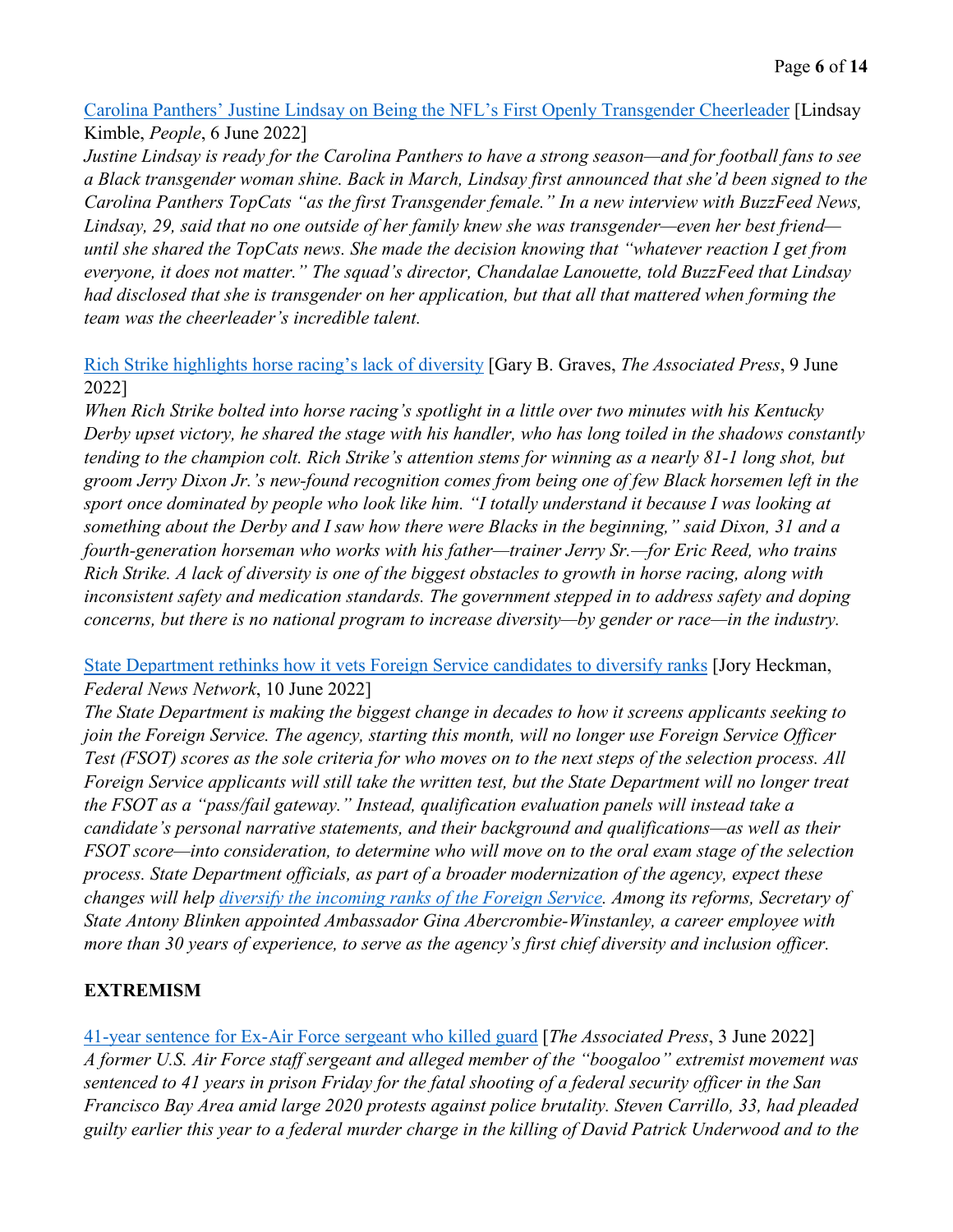*attempted murder of Underwood's colleague after federal prosecutors agreed not to seek the death penalty. In February, Carrillo admitted to posting messages on Facebook a day before the shooting asking anyone if they were "down to boog" and saying he was ready to act and not just talk. He also admitted firing 19 rounds from a homemade AR-15 rifle from the back of a white van being driven by a man he connected with online. "I aligned myself with the anti-government movement and wanted to carry out violent acts against federal law enforcement officers in particular," Carrillo said then.* 

#### [Armed man arrested near Brett Kavanaugh's home charged with attempting to murder a U.S. judge](https://www.cnn.com/2022/06/08/politics/man-arrested-near-brett-kavanaugh-home/index.html) [Katelyn Polantz, Joan Biskupic and Chandelis Duster, *CNN*, 8 June 2022]

*The Justice Department has charged the man who was arrested near Justice Brett Kavanaugh's house in Maryland early Wednesday with attempting or threatening to kidnap or murder a U.S. judge. The man, Nicholas John Roske, had called emergency authorities saying he was having suicidal thoughts and had a firearm in his suitcase, leading to his arrest, according to the criminal complaint. The affidavit said Roske was upset about the leak of the Supreme Court opinion related to abortion rights, an upcoming gun control case and the school shooting last month in Uvalde, Texas. "Roske stated that he began thinking about how to give his life a purpose and decided that he would kill the Supreme Court Justice" after breaking into his home. Roske planned to kill himself as well, the affidavit added.*  [\[SEE ALSO\]](https://www.cnn.com/2022/06/05/us/wisconsin-judge-killed-attack/index.html)

[Capitol attack's full story: Jan. 6 panel's chilling details](https://apnews.com/article/capitol-siege-ivanka-trump-congress-election-2020-democracy-ac041b3c74efef6a0f0ab9ff7f073ea2) [Lisa Mascaro and Mary Clare Jalonick, *The Associated Press*, 8 June 2022]

*With personal accounts and gruesome videos the 1/6 committee expects Thursday's prime-time hearing to begin to show that America's tradition of a peaceful transfer of presidential power came close to slipping away. It will reconstruct how the president, Donald Trump, refused to concede the 2020 election, spread false claims of voter fraud and orchestrated an unprecedented public and private campaign to overturn Joe Biden's victory. The result of the coming weeks of public hearings may not change hearts or minds in politically polarized America. But the committee's year-long investigation with 1,000 interviews is intended to stand as a public record for history. A final report aims to provide an accounting of the most violent attack on the Capitol since the British set fire in 1814, and ensure it never happens again. Security will be tight for the hearings. Law enforcement officials are reporting a spike in violent threats against members of Congress.*  [\[SEE ALSO\]](https://www.govexec.com/oversight/2022/06/what-5-previous-congressional-investigations-can-teach-us-about-house-jan-6-committee-hearings/367782/)

[A U.S. woman pleads guilty to leading an all-female ISIS battalion](https://www.npr.org/2022/06/08/1103664950/fluke-ekren-guilty-isis-female-battalion) [Shauneen Miranda, *NPR*, 8 June 2022]

*A U.S. woman pleaded guilty Tuesday to operating an all-female military group for ISIS in Syria. Allison Fluke-Ekren, 42, who became the leader of the ISIS battalion known as Khatiba Nusaybah, taught women how to use AK-47s and explosive devices, according to the U.S. Justice Department.* 

*"Over 100 women and young girls, including as young as 10 or 11-years-old, received military training from Fluke-Ekren in Syria on behalf of ISIS," prosecutors said in a statement. Fluke-Ekren, who used to live in Kansas, was part of "terrorism-related activities" in Syria, Libya and Iraq between 2011 and 2019, according to prosecutors. In 2014, prosecutors said Fluke-Ekren told a witness about her desire to carry out an attack on U.S. soil.*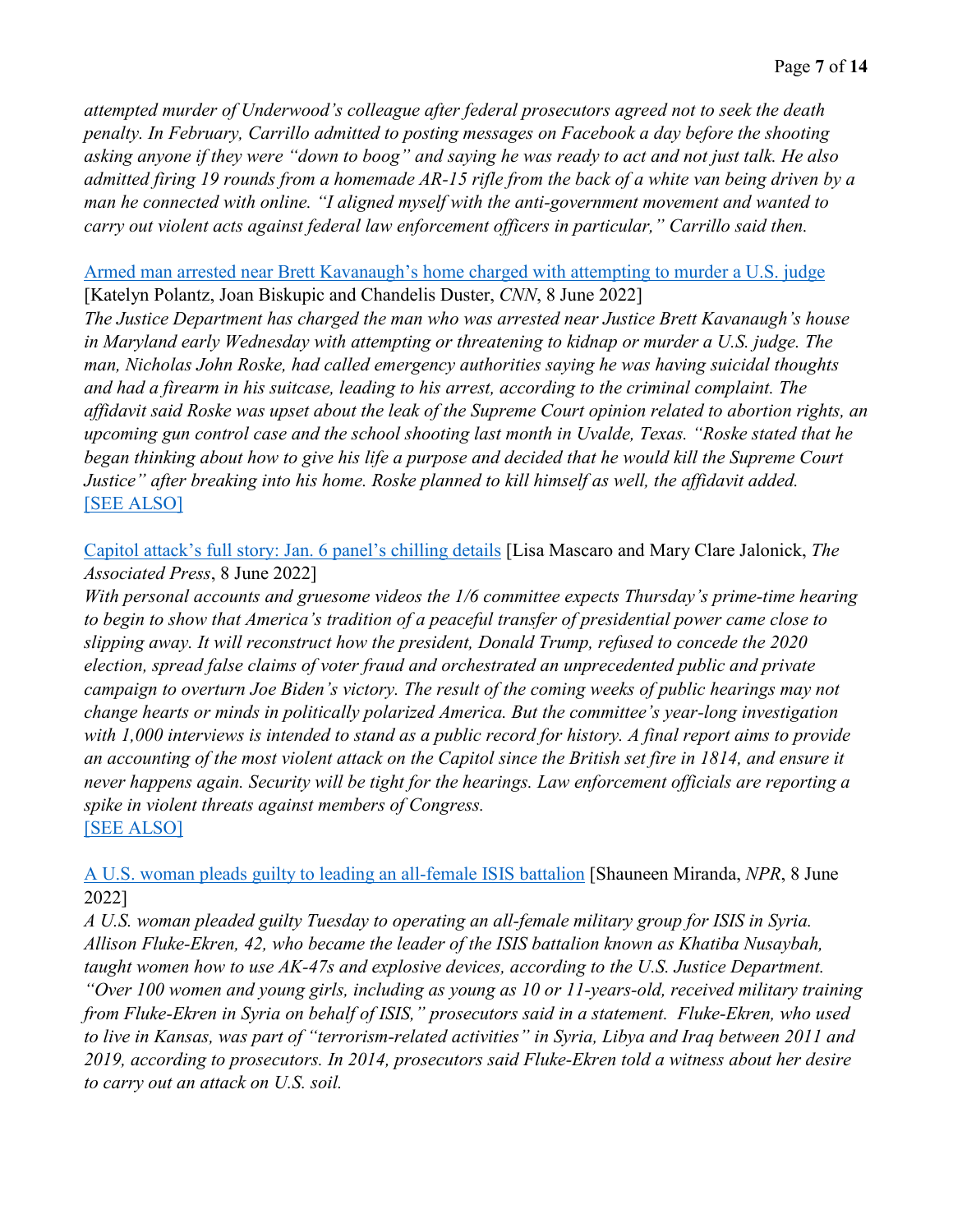#### [Veterans Make Up Most of Proud Boys Members Indicted on Sedition for Jan. 6 Violence](https://www.military.com/daily-news/2022/06/07/veterans-make-most-of-proud-boys-members-indicted-sedition-jan-6-violence.html) [Konstantin Toropin and Steve Beynon, *Military.com*, 7 June 2022]

*Nearly all of the five members of the Proud Boys extremist group who were indicted by federal authorities this week for seditious conspiracy related to the Jan. 6, 2021, attack on the U.S. Capitol are veterans, according to court documents and the military services. The indicted men include an Army combat veteran with a Purple Heart, two Marines who served in the infantry and logistics, and a sailor recruit who washed out in boot camp. The only non-veteran of the group was Enrique Tarrio, the former chairman of the Proud Boys, a far-right group that formed in 2016 and played a key role in the violence in Washington last year. The Proud Boys' veteran status and alleged roles in Jan. 6 raise new questions about the connection between military service and extremist activity following similar sedition charges in January against the Oath Keepers and its founder Stewart Rhodes, an Army veteran and former paratrooper.* 

## **HUMAN RELATIONS**

[Exclusive: You've got the right to disconnect!](https://federalnewsnetwork.com/mike-causey-federal-report/2022/06/exclusive-youve-got-the-right-to-disconnect-2/) [Tom Temin, *Federal News Network*, 10 June 2022] [COMMENTARY]

*Yes, work can be demanding. Any federal functionary who's participated in the launch of some new emergency or short deadline program knows what it's like. Congressional reaction to the pandemic spawned several high-dollar programs for overnight launching. Now teleworking has taken over worldwide, bringing all of the office computing resources into people's homes. Without concern for Beltway traffic, Metro mobbing, or MARC train delays, employees have extended their own workdays, in some cases by hours. You know how that goes. Well I'll work to 6:30 just this once. Well, I'll work to 7 just this once. Pretty soon, you're always working. It so happens, in the land of 35-hour workweeks and cradle-to-grave governmental safety nets—the European Union—after-hours email is verboten, at least in some places. Belgian Minister of the Civil Service Petra De Sutter called it the "right of disconnection."* 

[Why your favourite colour is probably blue](https://www.bbc.com/future/article/20220601-what-your-favourite-colour-says-about-you) [Mark Ellwood, *BBC Future*, 2 June 2022]

*From a young age we are primed to choose a favourite colour, but strangely as we grow up our preference often changes—and it's largely due to influences outside our control. One [study](https://pubmed.ncbi.nlm.nih.gov/12635973/) of 330 children between 4-11 years old found they used their favourite colours when drawing a "nice" character and tended to use black when drawing a "nasty" character (although other studies have failed to find such links, so emotional associations and colour are far from straightforward). [Social](https://bpspsychub.onlinelibrary.wiley.com/doi/epdf/10.1111/j.2044-835X.2011.02027.x)  [pressures—](https://bpspsychub.onlinelibrary.wiley.com/doi/epdf/10.1111/j.2044-835X.2011.02027.x)such as the tendency for girls' clothes and toys to be pink—also have a strong effect on colour choice as children get older. Put simply, we have favourite colours because we have favourite things. At least that's the gist of [ecological valence theory,](https://www.pnas.org/doi/full/10.1073/pnas.0906172107) an idea put forward by Karen Schloss, an assistant professor of psychology at the University of Wisconsin-Madison in the U.S., and her colleagues. Her experiments showed that colours—yes, even beige—are far from neutral. Rather, humans layer meaning onto them, mostly drawn from our subjective histories, and so create high personal reasons to find one shade repellent or appealing in the process.* 

#### **INTERNATIONAL**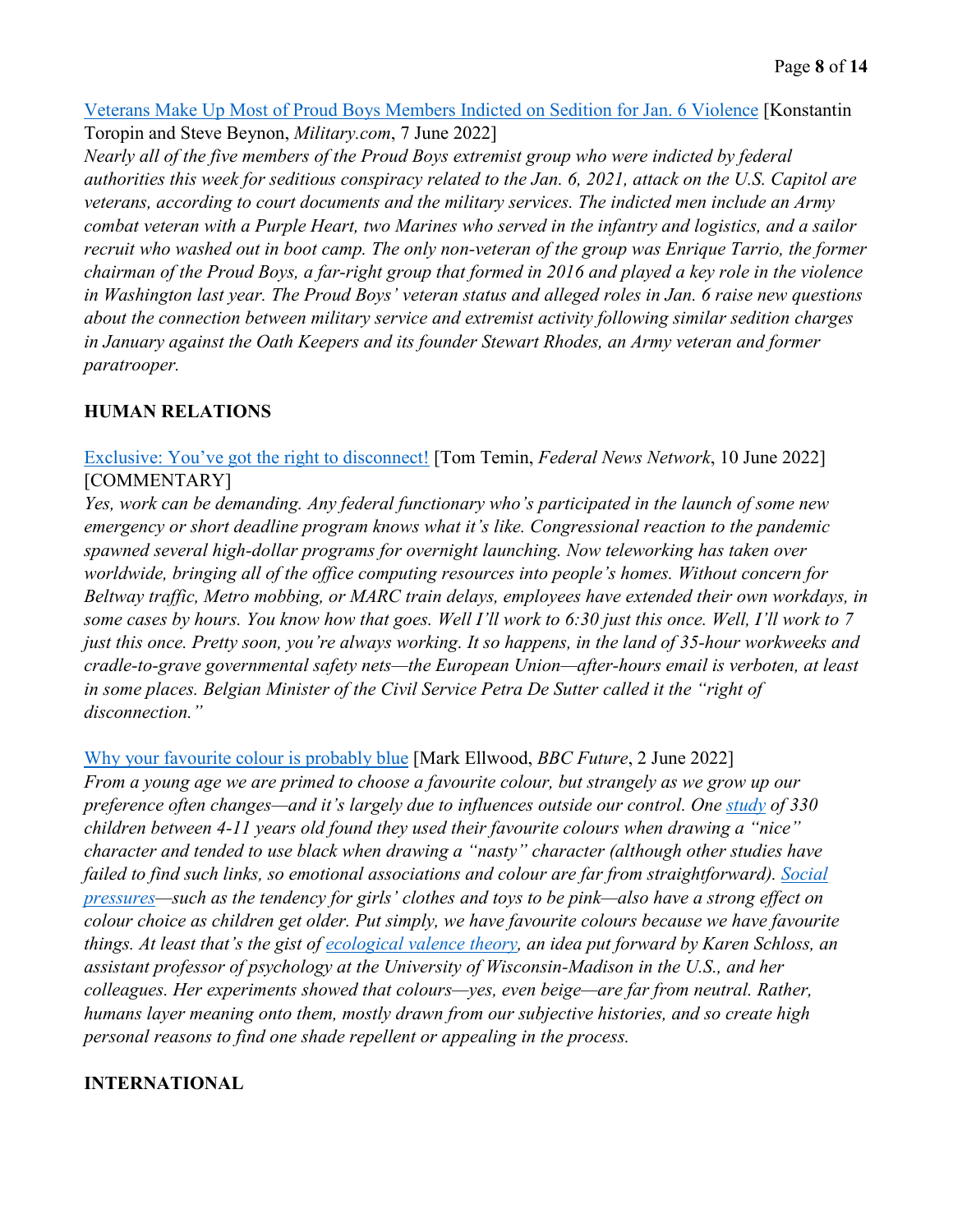[Belgian royals in DR Congo: King Philippe laments racism of colonial past](https://www.bbc.com/news/world-africa-61730651) [Emery Makumeno and Cecilia Macaulay, *BBC News*, 8 June 2022]

*Belgium's King Philippe has decried the racism meted out in the Democratic Republic of Congo under the colonial rule of his ancestors. "This regime was one of unequal relations, unjustifiable in itself, marked by paternalism, discrimination and racism," he said. The king was speaking in the grounds of DR Congo's parliament in Kinshasa. "On the occasion of my first trip to Congo, here, in front of the Congolese people and those who still suffer from it today, I wish to reaffirm my deepest regrets for these wounds of the past," the 62-year-old monarch said. Belgium's colonial record in DR Congo was one of the bloodiest in Africa.* 

#### [Dutch police leaders vow to tackle racism in their ranks](https://apnews.com/article/politics-entertainment-police-netherlands-discrimination-484206da6e61866a4a1981c37ff06599) [*The Associated Press*, 8 June 2022]

*The most senior Dutch police officers vowed Wednesday to crack down on racism in their ranks after a documentary last month exposed a deep-rooted culture of bullying and discrimination. "The police top is clear: the organization has to set an example in tackling discrimination and racism," a statement on the police website said. The police announcement came after the documentary "De Blauwe Familie," or "The Blue Family," aired on national television last month around the second anniversary of the killing of George Floyd at the hands of Minnesota police. Floyd's death sparked protests against racial injustice around the world, including in the Netherlands, a country often considered a beacon of tolerance, but which has in recent years been confronting entrenched discrimination in society.* 

[Egypt races to restore Biblical sites along the "Holy Family Trail"](https://www.cbsnews.com/news/egypt-holy-family-trail-jesus-mary-joseph-flight-to-egypt-tourism/) [Ahmed Shawkat, *CBS New*s, 6 June 2022]

*Every year on the first of June, Egypt's Coptic Orthodox Church and its members commemorate the holy family's escape to Egypt. According to the Biblical story, the Archangel Gabriel visited Joseph and told him to flee with his baby Jesus and his wife Mary to Egypt, to hide from King Herod of Judea, who would search for the child to kill him. The holy family is believed to have arrived in Egypt through Rafah, in the northeast of Egypt, and then moved across the country from place to place. During their 2,000-mile journey, they're believed to have made about 25 stops in eight of Egypt's modern-day governorates, or provinces. The Egyptian Ministry of Tourism and Antiquities has been working since 2014 on developing and restoring all 25 locations along their path, hoping to lure visitors to travel the same route. Officials aim to get all of the sites registered on the UNESCO World Heritage List.*

#### [Priyanka Chopra blasts "shameful" Indian body spray ad promoting rape culture](https://www.cnn.com/2022/06/06/asia/priyanka-chopra-india-body-spray-ad-rape-culture-outrage-intl-hnk/index.html) [Kathleen Magramo, *CNN*, 6 June 2022]

*A television commercial for a male body spray has been taken off the air in India, after critics said it made light of gang rape. Bollywood celebrities including Priyanka Chopra, Richa Chadha and Farhan Khan are among those to have lambasted the commercial for Layer'r Shot, a brand of male fragrance, calling it "shameful," "disgusting" and "incredibly tasteless." Its controversial advert shows four men appearing to stalk a frightened-looking woman in a store before cutting to one of the men saying, "We're four, there's one, who takes the shot?" Only when the woman turns round does it become clear they are talking about the body spray—which one of the men then takes from a store shelf and uses. Many said the timing of the advert made it particularly insensitive, as it was broadcast just a week after a case in which a 17-year-old was allegedly raped by five men in the southern city of Hyderabad—the latest in a series of high-profile crimes against women and minority groups across the country.*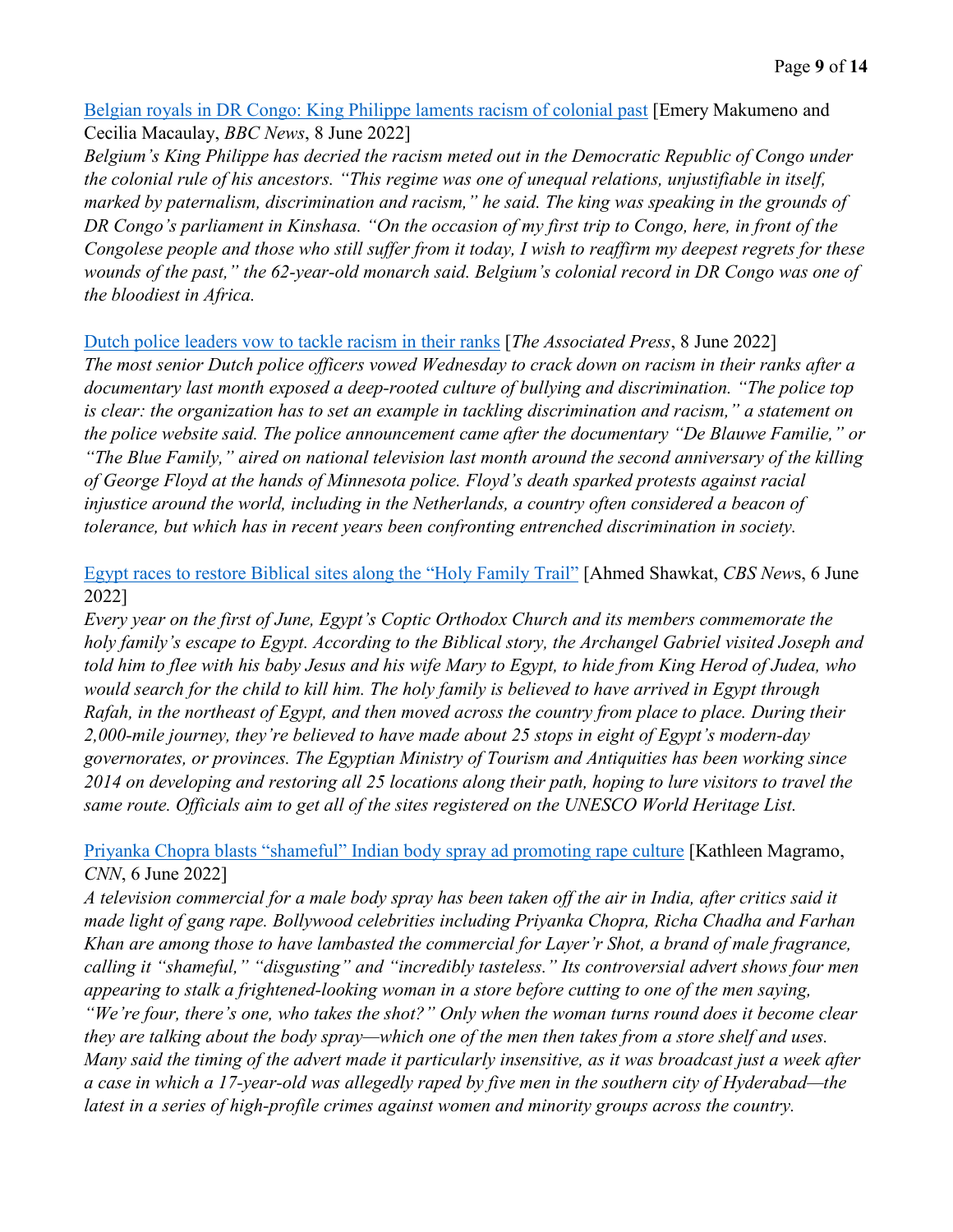#### [Ryanair Afrikaans test: South African fury over language quiz](https://www.bbc.com/news/world-africa-61703174) [*BBC News*, 6 June 2022]

*South Africans have condemned Irish airline Ryanair for making them take a test in the Afrikaans language on UK flights, calling it discriminatory. The country has 11 official languages, and many say they cannot understand Afrikaans—a language which was imposed during White-minority rule. The quiz contains questions on South African general knowledge. Ryanair defended the test, saying it weeds out those travelling on fraudulent South African passports. "Due to the high prevalence of fraudulent South African passports, we require passengers travelling to the UK to fill out a simple questionnaire issued in Afrikaans," it said in a statement. "If they are unable to complete this questionnaire, they will be refused travel and issued with a full refund," the airline continued.* 

[Saxon Mullins: The woman changing Australia's rape laws](https://www.bbc.com/news/world-australia-61714818) [Tiffanie Turnbull, *BBC News*, 9 June 2022] *Saxon Mullins says she once had romantic dreams of what her "first time" would be like. Instead she was paralysed by fear in a Sydney alleyway, aged 18, with a man she had met only minutes earlier. Ms Mullins has always maintained this incident—in 2013—was rape. It spurred her to push for legal reform in Australia, after a long court battle ended with a judge finding the man involved did not realise she hadn't consented to sex. Last week—five years after she walked out of a court feeling defeated and powerless—her state introduced a law that would have jailed the man had it existed at the time. Under the new "affirmative consent" laws in New South Wales (NSW), a person must say or do something to communicate their consent for sex. Previously defendants could argue they reasonably believed they had consent—even if the alleged victim did nothing to convey it. Essentially, consent now relies on a person saying yes to sex, rather than the absence of them saying no.* 

#### **MISCELLANEOUS**

[Holocaust memorial chairman thanks pope for opening archives](https://apnews.com/article/pope-francis-israel-middle-east-vatican-city-abbdea5eb456cb13cfeba154b69cb3b9) [Frances D'Emilio, *The Associated Press*, 9 June 2022]

*The chairman of Israel's Yad Vashem Holocaust memorial said he thanked Pope Francis on Thursday for giving scholars access to the Holy See's World War II-era archives. Dani Dayan, who met with Francis at the Vatican, said the pontiff described the archives' opening as "an issue of justice. Historians long clamored for access to the Vatican archives of letters and other documents spanning the years of Pius XII's 1939-1958 pontificate, which overlapped with World War II. Over the decades, many have criticized Pius for not speaking out at the time against the mass deportations and systematic murder of Jews. The Vatican has long contended that Pius worked quietly behind the scenes to save lives during the Holocaust. But scholarly examinations of the wartime archives so far suggest that the people the Vatican worked hardest to save were Jews who had converted to Catholicism or who were children of Catholic-Jewish marriages.* 

[Lawmakers urge VA to provide more information about accessibility to its websites for individuals with](https://www.stripes.com/veterans/2022-06-06/veterans-affairs-websites-disabilities-6254506.html)  [disabilities](https://www.stripes.com/veterans/2022-06-06/veterans-affairs-websites-disabilities-6254506.html) [Sara Samora, *Stars and Stripes*, 6 June 2022]

*Ten lawmakers wrote a letter Monday to Department of Veterans Affairs Secretary Denis McDonough urging the agency to improve its websites to make them more accessible to people with disabilities. "This lack of compliance is a problem for the one-quarter of all veterans with a service-connected disability, as well as the 26% of the general public with a disability, including veterans, VA employees and people who might seek information from the department on behalf of a veteran," the lawmakers wrote in the letter dated June 6. In December 2020, the Department of Veterans Affairs Website*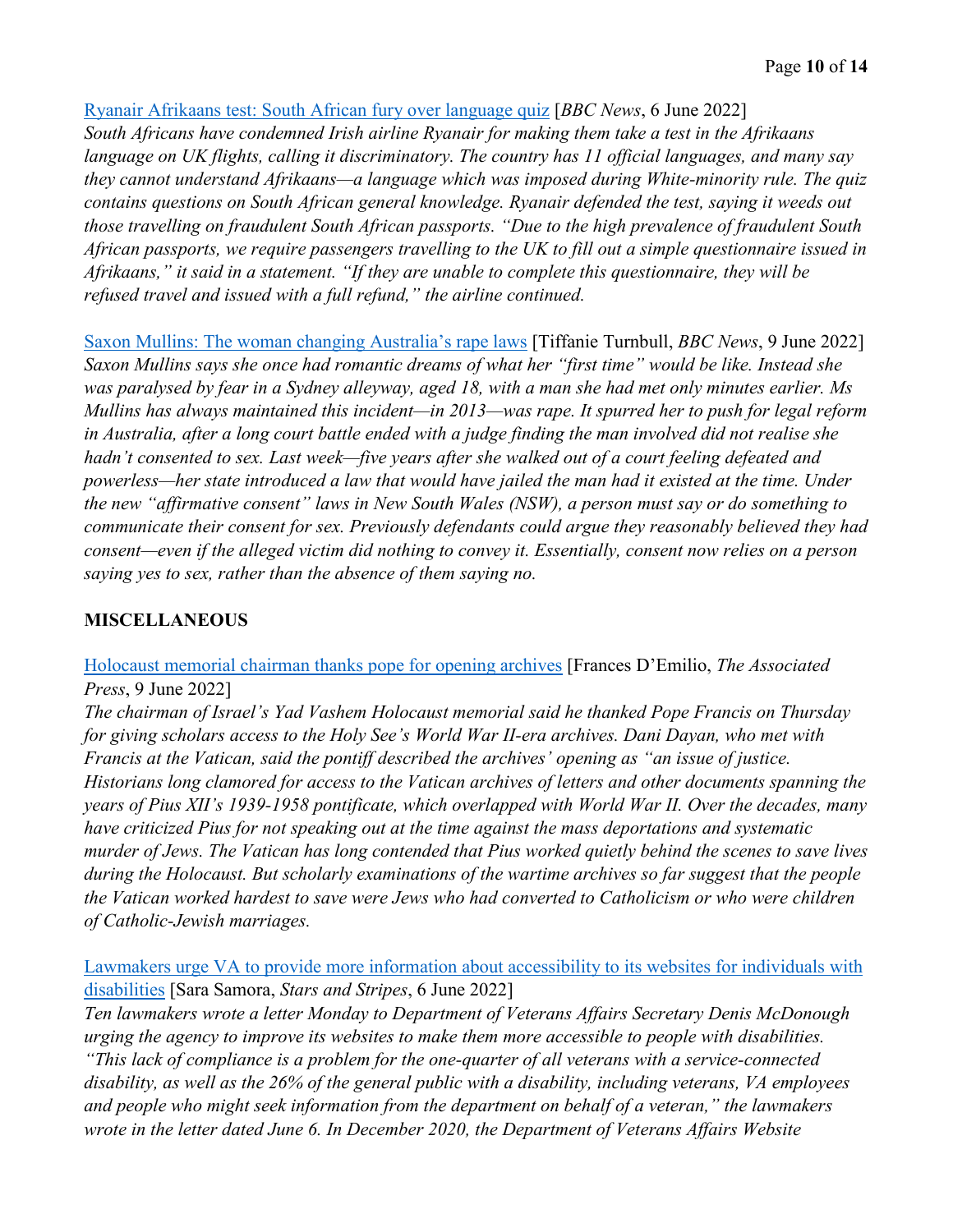*Accessibility Act of 2019 was signed into law. The act ordered the VA to conduct a report on the accessibility of the agency's websites, attached files and web-based applications for people with disabilities. The report was supposed to identify which sites, files and applications were not accessible and were not compliant with section 508 of the Rehabilitation Act of 1973. A plan on how the VA would address and improve accessibility was also required.* 

#### [Veteran status will be considered in deportation cases, new ICE directive says](https://www.militarytimes.com/news/pentagon-congress/2022/06/07/veteran-status-will-be-considered-in-deportation-cases-new-ice-directive-says/) [Meghann Myers, *Military Times*, 7 June 2022]

*When non-citizen veterans are detained by Immigration and Customs Enforcement, policy dictates that service records are considered when deciding whether to force deportation. But that policy hasn't always been followed in recent years. So on Tuesday, the Homeland Security Department announced a [new directive](https://www.ice.gov/doclib/news/releases/2022/10039.2.pdf) to formalize it. Agency-wide guidance will follow, according to a Tuesday release from DHS, "to ensure service in the U.S. military by a noncitizen or their immediate family members is taken into consideration when deciding whether to take civil immigration enforcement actions against them and what enforcement action to take, if any." The formalized policy also requires training on veteran deportation cases, as well as mandatory tracking and reporting. The GAO report also found that agents were not asking about military service, and in some cases, didn't know that they were supposed to.* 

## **MISCONDUCT**

#### [Supreme Court Makes Federal Officials "Absolutely Immunized" From Personal Lawsuits](https://www.govexec.com/workforce/2022/06/supreme-court-makes-federal-officials-absolutely-immunized-personal-lawsuits/367934/) [Eric Katz, *Government Executive*, 8 June 2022]

*The Supreme Court on Wednesday made it even more difficult for U.S. citizens to bring lawsuits against federal employees who violate their constitutional rights, narrowing the already limited path to do so. In Egbert v. Boule, the conservative majority on the court ruled an individual business owner did not have cause to bring an action seeking damages against a federal agent accused of physically assaulting him. The ruling set a broad precedent that legal experts said would make it virtually impossible to sue federal officials. In the majority opinion written by Justice Clarence Thomas, the court said interfering with the conduct of Border Patrol agents by allowing claims of constitutional violations to proceed would damage national security and the court system is not equipped to assess damages against federal personnel. In her dissent, Justice Sonia Sotomayor said the new precedent created by the majority essentially already overturned Bivens, as it strips those who "suffer injuries at the hands of other federal officers…of an important remedy."*  [\[SEE ALSO\]](https://www.govexec.com/oversight/2022/06/new-law-will-make-it-harder-escape-investigation-leaving-federal-service/367881/)

## **RACISM**

### [Muslim prison guard fired for allegedly filing false report](https://apnews.com/article/connecticut-race-and-ethnicity-racial-injustice-business-religion-0ddbd146edd88f4f36c49324cc6b0561) [Pat Eaton-Robb, *The Associated Press*, 7 June 2022]

*A Connecticut prison guard has been fired after an investigation found he fabricated a complaint about being the target of anti-Muslim harassment at work. The Correction Department confirmed Tuesday that Officer Shem Brijbalis was terminated on April 7 for violating the department's "policies and directives related to harassment and unprofessional behavior." The department began an investigation in May 2021 after Brijbilas filed a complaint about a fake incident report found inside the Cheshire Correctional Institution that included numerous racial slurs and references to White supremacy.*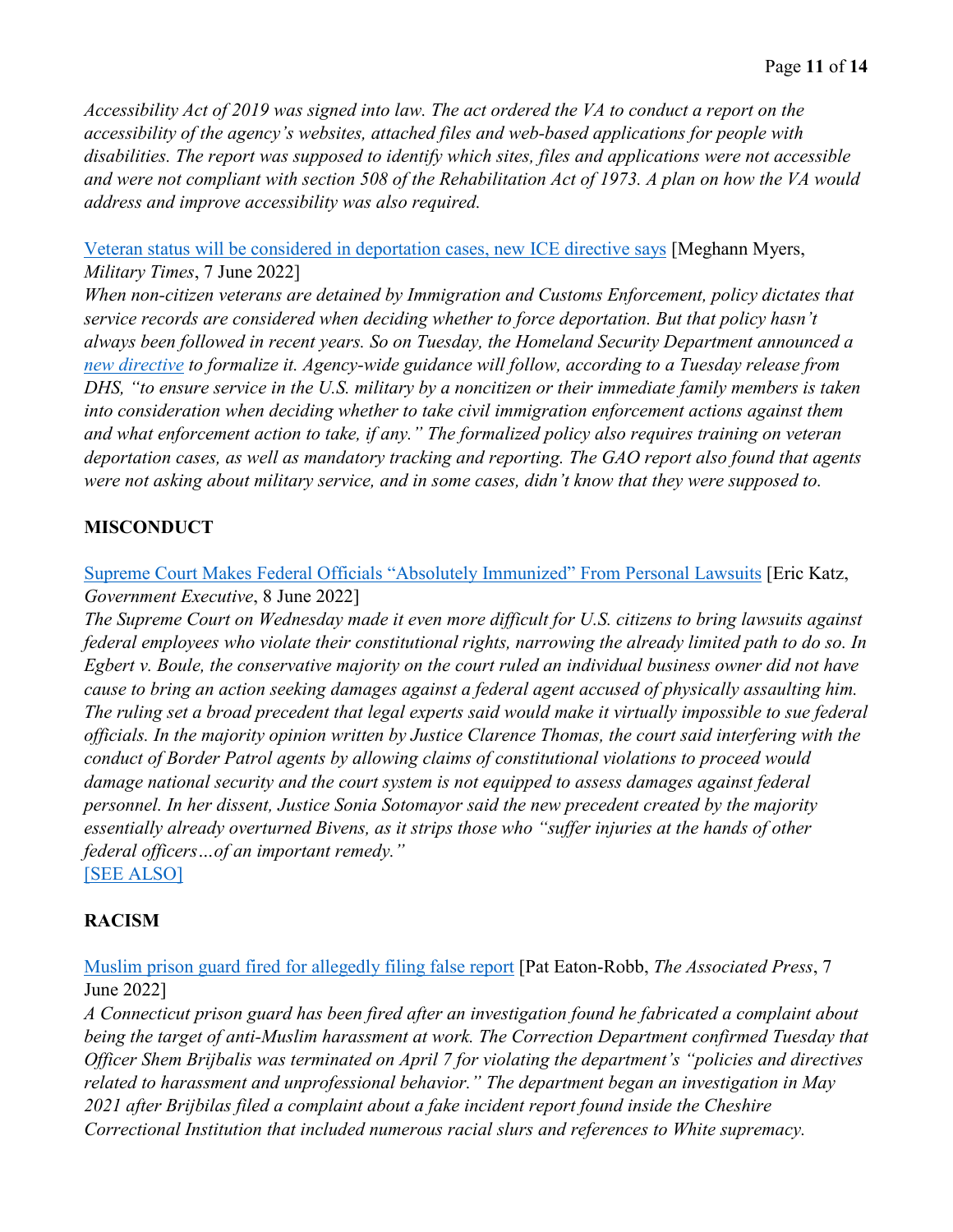*Brijbilas said he was targeted by the document, which was made to look as if he had written it. Part of it reads, "The White man has done so much for us People that we need to shut up and take what is given without complaints." The incident led to calls for a hate crimes investigation from the Connecticut chapter of the Council on American-Islamic Relations.* 

#### **RELIGION**

[Transgender Lutheran bishop resigns over racism allegations](https://apnews.com/article/california-stockton-san-francisco-religion-business-f010dc5201ea70a942d40dd7739eaef4) [Deepa Bharath, *The Associated Press*, 7 June 2022]

*An openly transgender cleric from San Francisco, who made history last year with an appointment as a bishop by the Evangelical Lutheran Church in America, has resigned amid allegations of racism after firing the pastor of a predominantly Latino congregation. The Rev. Megan Rohrer, who uses the pronoun "they," led one of the church's 65 synods, overseeing nearly 200 congregations in Northern California and northern Nevada. They were elected in May 2021 to serve a six-year term as bishop of the Sierra Pacific Synod. In a letter to the synod Saturday, Rohrer said they were resigning because of "the constant misinformation, bullying and harassment" they experienced after the synod voted to remove the pastor of Mision Latina Luterana on Dec. 12, the Feast of the Virgin of Guadalupe, a significant holiday for congregants of the Stockton, California, church.* 

#### **SEXISM**

[Despite confusing fitness standards, Air Force didn't play favorites with female special tactics trainee,](https://www.airforcetimes.com/news/your-air-force/2022/06/09/despite-confusing-fitness-standards-air-force-didnt-play-favorites-with-female-special-tactics-trainee-ig-says/)  [IG says](https://www.airforcetimes.com/news/your-air-force/2022/06/09/despite-confusing-fitness-standards-air-force-didnt-play-favorites-with-female-special-tactics-trainee-ig-says/) [Rachel S. Cohen, *Air Force Times*, 9 June 2022]

*An Air Force inspector general investigation into alleged favoritism in the service's special operations enterprise concluded that leaders did not bend the rules for a female trainee who pulled out of contention for an elite combat job. Air Force Secretary Frank Kendall green-lit the investigation after an anonymous letter posted to social media in January alleged that service officials are turning a blind eye to the captain's poor performance as she ventures to become the first female special tactics officer. But the four-month inquiry found that Air Force special warfare standards were not lowered specifically to benefit women. "Facts did not support the letter's claims of gender-based preferential treatment," the report said. "The letter's assertions are based mainly on … 'cultural norms,' knowledge of half the story and widely spread speculation fueled by special warfare students, instructor cadre and operators."* 

#### **SEXUAL ASSAULT/HARASSMENT**

[Dozens of abuse survivors sue FBI over Nassar investigation](https://www.reuters.com/world/us/dozens-abuse-survivors-plan-sue-fbi-over-nassar-investigation-new-york-times-2022-06-08/) [Brendan O'Brien, *Reuters*, 8 June 2022] *More than 90 women filed lawsuits on Wednesday against the FBI, accusing former agents at the agency of botching the sex abuse investigation into onetime USA Gymnastics doctor Larry Nassar, one of the law firms handling the case said. Olympic gymnastics gold medalists Simone Biles, Aly Raisman and McKayla Maroney were among the women who filed federal tort claims against the agency, seeking a total of more than \$1 billion, the California law firm of Manly, Stewart and Finaldi said in a statement. Federal tort claims law allows individuals who were injured due to negligence or a wrongful act or omission by the federal government to be compensated. The women accuse the FBI of mishandling credible complaints from numerous sources and failing to act on corroborating evidence*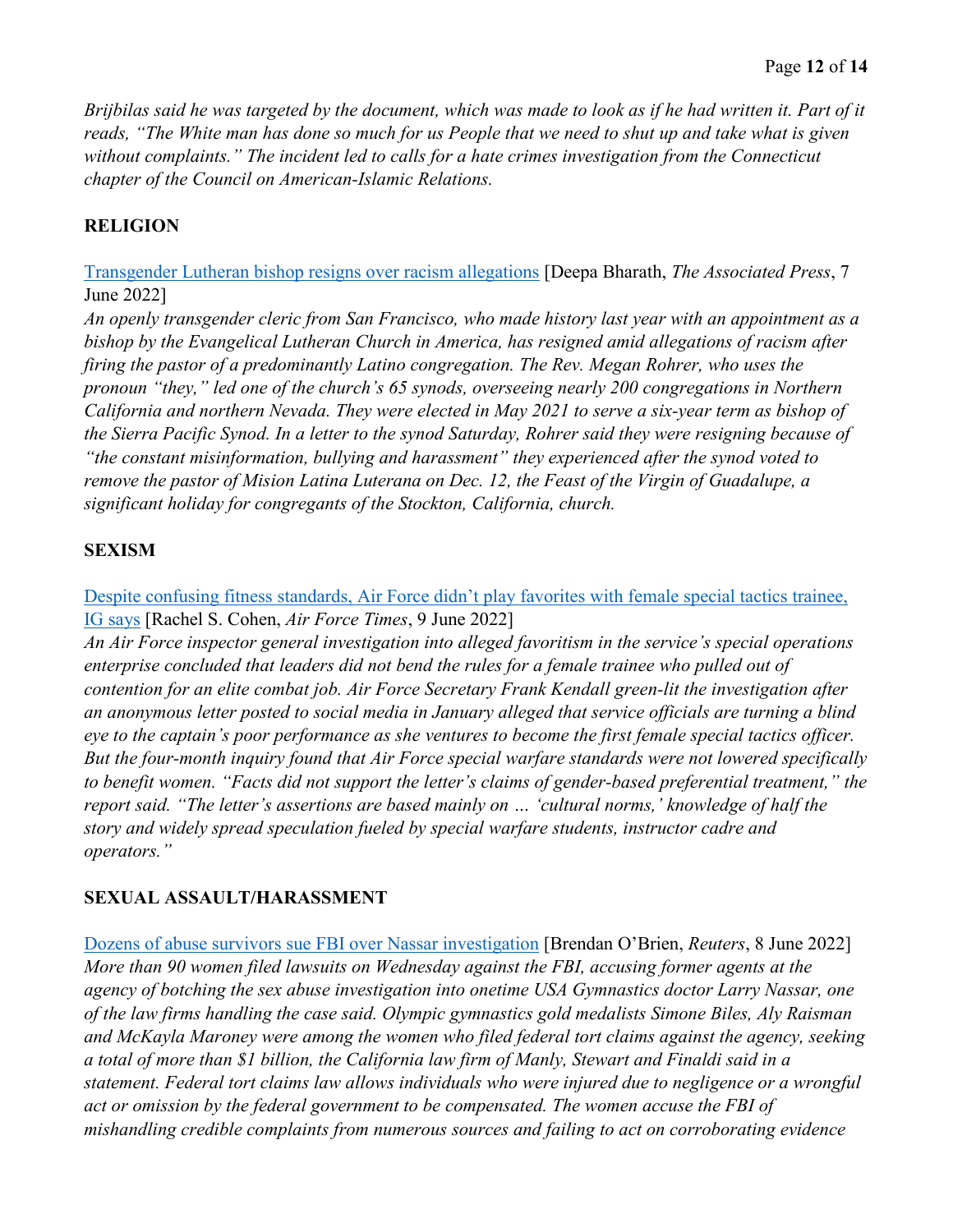*the agency received in July 2015. They say the FBI's inaction allowed Nassar to continue molesting young women and girls up until the time he was charged in 2016.* 

#### [Service Members, Civilians Recognized for Sexual Assault Prevention, Victim Support](https://www.spaceforce.mil/News/Article/3045412/service-members-civilians-recognized-for-sexual-assault-prevention-victim-suppo/) [*Space Force News*, 25 May 2022]

*The Secretary of Defense has prioritized eliminating sexual assault in the armed forces and taking care of victims. Across the Defense Department, its sexual assault response coordinators and members of military communities who ensure the secretary's goals are met. Last week, the department recognized the best of those individuals as recipients of the Liz Blanc Exceptional SARC of the Year Award and the Promoting Excellence in Prevention Award. The annual awards ceremony, this year held May 17 at the Mark Center in Alexandria, Virginia, emphasized the importance of sexual assault prevention and response across the department, and also recognized the dedicated individuals who provide critical victim care and support as well as those working toward a prevention-focused community.* 

[A sexual harassment scandal rocked Sonoma State. Now its president has resigned](https://www.latimes.com/california/story/2022-06-06/sonoma-state-president-judy-sakaki-steps-down) [Colleen Shalby and Robert J. Lopez, *The Los Angeles Times*, 6 June 2022]

*Sonoma State President Judy Sakaki, who faced an outcry over her leadership amid a campus sexual harassment and retaliation scandal involving her and her husband, announced Monday that she is stepping down. The announcement marks the latest fallout from searing criticism over how California State University investigates and resolves sexual harassment and workforce retaliation complaints at its 23 campuses—a controversy that has shaken CSU's leadership ranks and led its chancellor to step down in February. The provost, Lisa Vollendorf, alleged she faced retaliation from Sakaki, her boss, after she reported the sexual harassment accusations about McCallum to top officials at the chancellor's office, records in the case show.* 

[Why did so many soldiers do nothing to stop a sexual assault they saw coming?](https://taskandpurpose.com/opinion/us-army-failure-to-address-sexual-sexual-assault/) [Kris Fuhr, *Task & Purpose*, 3 June 2022] [OPINION]

*During my time on the Office of Secretary of Defense Independent Review Commission on Sexual Assault in the Military, the words that came up repeatedly in every line of effort were "Survivor Centered." How could we ensure that we treated all service members in a trauma-informed manner that met the survivor's needs and restored their agency? A survivor-centered approach is one that restores trust in the process, eliminates retaliation, ensures frequent communication and manages the timeline from reporting through adjudication in a fair and efficient manner. At all times, it is focused on the needs of the survivor while ensuring due process and a fair trial for the perpetrator. The recent case of a captain in the Louisiana National Guard is the opposite of what the IRC intended.* 

#### **VETERANS**

[Despite promises of inclusivity, VA motto remains focused on men](https://www.militarytimes.com/veterans/2022/06/09/despite-promises-of-inclusivity-va-motto-remains-focused-on-men/) [Leo Shane III, *Military Times*, 9 June 2022]

*In his first message to Veterans Affairs staff shortly after confirmation in early 2020, Secretary Denis McDonough promised to make the department more "inclusive" as an institution, and to ensure that "VA welcomes all veterans, including women, veterans of color and LGBTQ veterans." But in the 16 months since, most VA facilities still welcome veterans with a motto emblazoned on the wall that is focused on men only, a message that is less-than-inviting for many veterans, critics say. "There have*